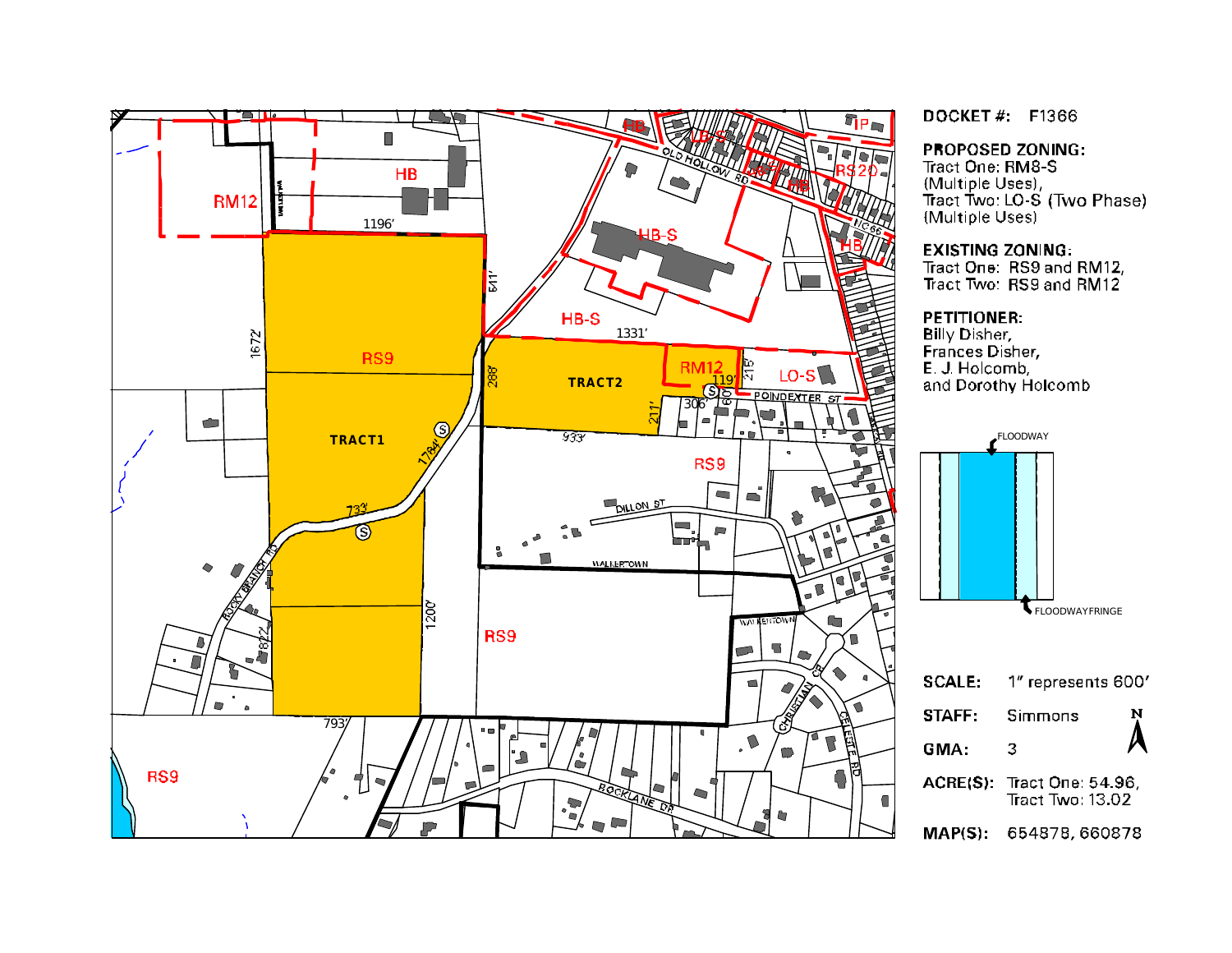May 22, 2002

E. J. Holcomb, et al., Dorothy Holcomb, Billy T. Disher, and Frances Z. Disher c/o Calmit Properties Attn: Les Mitchell 115 Adams Street Kernersville, NC 27284

#### RE: ZONING MAP AMENDMENT F-1366

Dear Mr. Mitchell:

The attached report of the Planning Board to the Forsyth County Board of Commissioners is sent to you at the request of the Commissioners.

When the rezoning is scheduled for public hearing, you will be notified by Jane Cole, Clerk to the County Commissioners, of the date on which the Commissioners will hear this petition.

Sincerely,

A. Paul Norby, AICP Director of Planning

Attachment

pc: Jane Cole, County Manager's Office N. Alan Bennett, The Colonial Square, 116 S. Cherry Street, Kernersville, NC 27284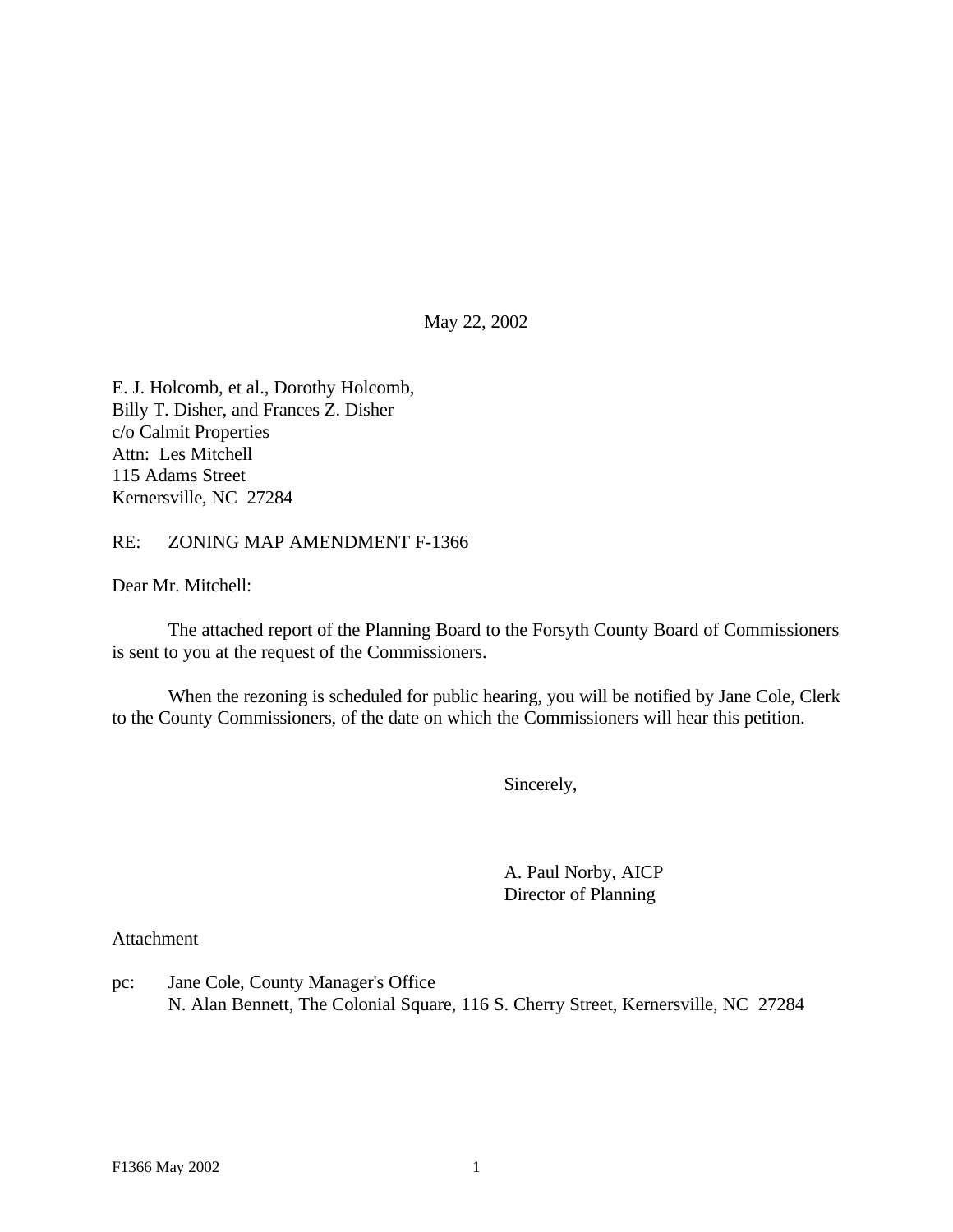## **FORSYTH COUNTY BOARD OF COMMISSIONERS**

# **\_\_\_\_\_\_\_\_\_\_\_\_\_\_\_\_\_**

**MEETING DATE: WE AGENDA ITEM NUMBER:** 

## **SUBJECT**:-

Zoning map amendment of Billy Disher, Frances Disher, E. J. Holcomb, et al., and Dorothy Holcomb

## **COUNTY MANAGER'S RECOMMENDATION OR COMMENTS**:-

## **SUMMARY OF INFORMATION**:-

Zoning map amendment of Billy Disher, Frances Disher, E. J. Holcomb, et al., and Dorothy Holcomb for two separate tracts of land as follows:

Tract One: from RS-9 and RM-12 to RM-8-S (Residential Building, Single Family; Residential Building, Townhouse; Planned Residential Development; and Transmission Tower): property is located on the north and south sides of Rocky Branch Road west of Poindexter Street (Zoning Docket F-1366).

Tract Two: from RS-9 and RM-12 to LO-S (Museum or Art Gallery; Neighborhood Organization; Police or Fire Station; Recreation Facility, Public; Child Day Care Center; Government Offices; Medical and Surgical Offices; Offices, Miscellaneous; Professional Offices- TWO PHASE); property is located on the east side of Rocky Branch Road and at the western terminus of Poindexter Street (Zoning Docket F-1366).

After consideration, the Planning Board recommended approval of the rezoning petition.

| <b>ATTACHMENTS:-</b> | X YES |  |
|----------------------|-------|--|
|----------------------|-------|--|

**SIGNATURE**: **DATE**:

 $\overline{a}$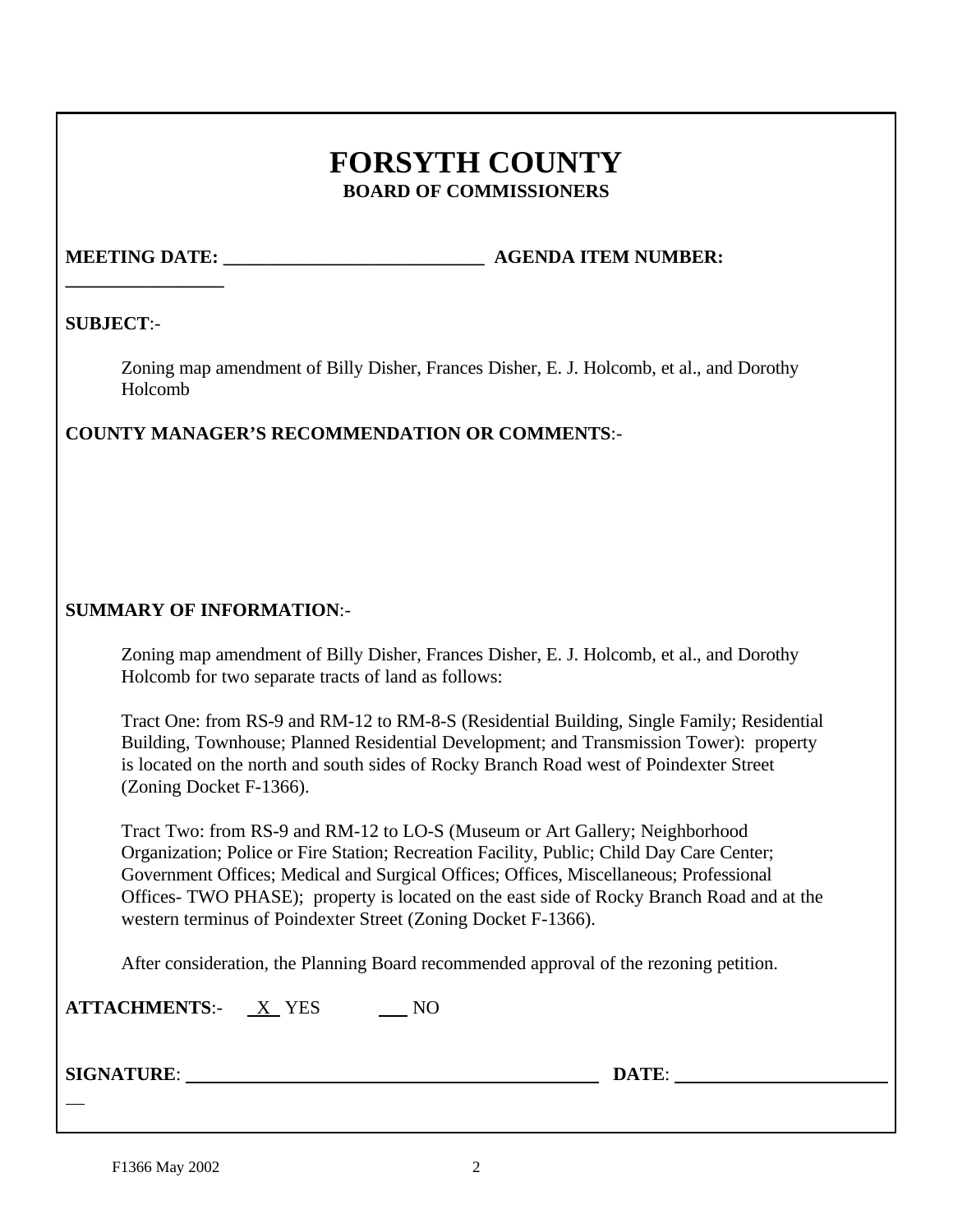#### COUNTY ORDINANCE - SPECIAL USE

Zoning Petition of Billy Disher, Frances Disher, E. J. Holcomb, et al., and Dorothy Holcomb, Docket F-1366

AN ORDINANCE AMENDING THE FORSYTH COUNTY ZONING ORDINANCE AND THE OFFICIAL ZONING MAP OF THE COUNTY OF FORSYTH, NORTH CAROLINA

\_\_\_\_\_\_\_\_\_\_\_\_\_\_\_\_\_\_\_\_\_\_\_\_\_\_\_\_\_\_\_\_\_

BE IT ORDAINED by the Board of County Commissioners of the County of Forsyth as follows:

Section 1. The Zoning Ordinance of the *Unified Development Ordinances* of the County of Forsyth, North Carolina, and the Official Zoning Map of the County of Forsyth, North Carolina, are hereby amended by changing Tract One from RS-9 and RM-12 to RM-8-S (Residential Building, Single Family; Residential Building, Townhouse; Planned Residential Development; and Transmission Tower) and Tract Two from RS-9 and RM-12 to LO-S (Museum or Art Gallery; Neighborhood Organization; Police or Fire Station; Recreation Facility, Public; Child Day Care Center; Government Offices; Medical and Surgical Offices; Offices, Miscellaneous; and Professional Offices- TWO PHASE) the zoning classification of the following described property:

RM-8-S (Tract 1): Tax Block 3242, Tax Lots 6, 7B, 7C, 8B

LO-S (Tract 2): Tax Block 3242, Lot 206

Section 2. This Ordinance is adopted after approval of the site plan entitled CALMIT Properties, and identified as Attachment A of the Special Use District Permit issued by the Forsyth County Board of Commissioners the \_\_\_\_\_\_ day of \_\_\_\_\_\_\_\_\_\_\_\_\_\_\_, 20\_\_\_\_\_ to Billy Disher, Frances Disher, E. J. Holcomb, et al., and Dorothy Holcomb.

Section 3. The Board of Commissioners hereby directs the issuance of a Special Use District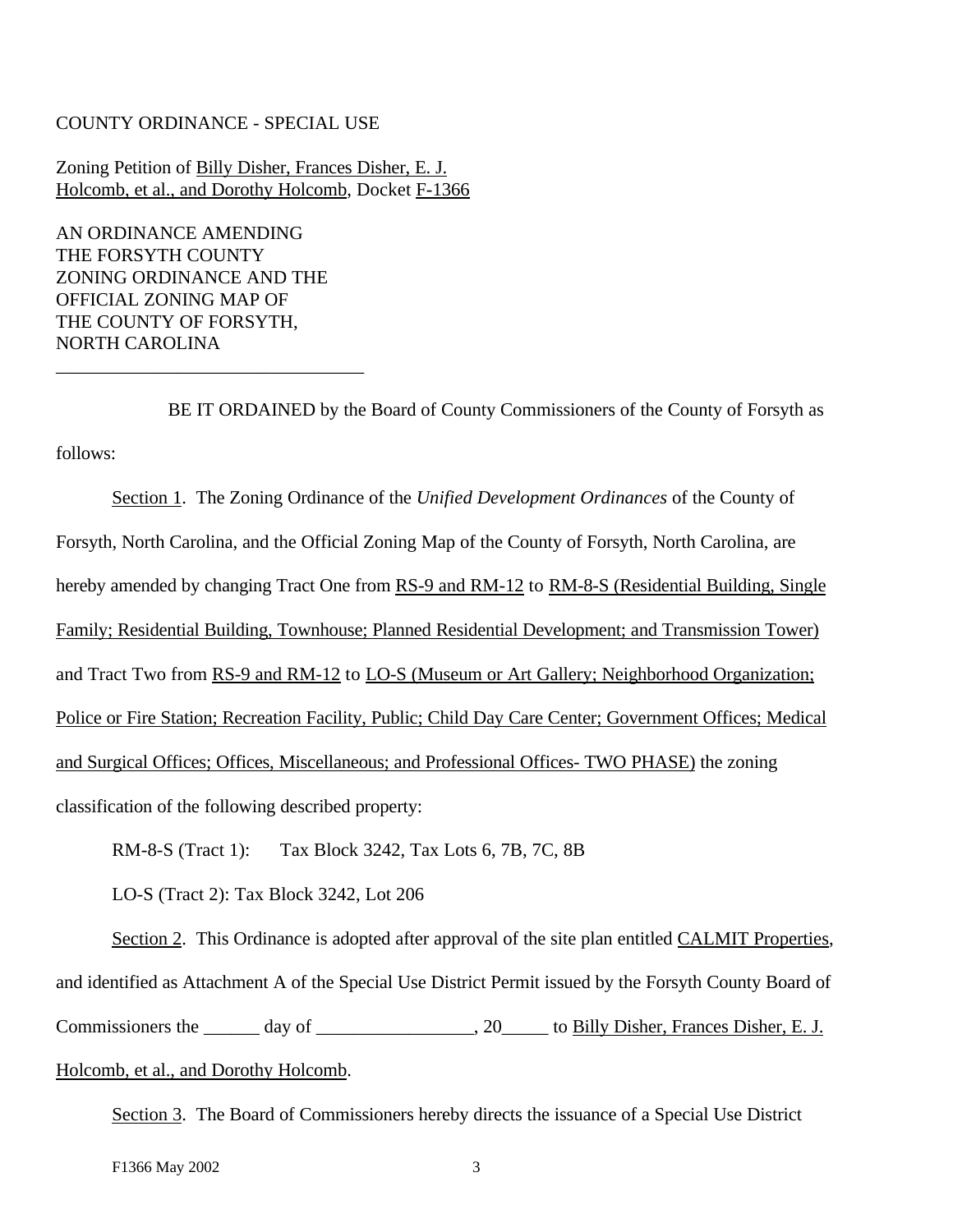Permit pursuant to the Zoning Ordinance of the *Unified Development Ordinances* for a development to be known as CALMIT Properties. Said Special Use District Permit and site plan with associated documents are attached hereto and incorporated herein.

Section 4. This Ordinance shall be effective from and after its adoption.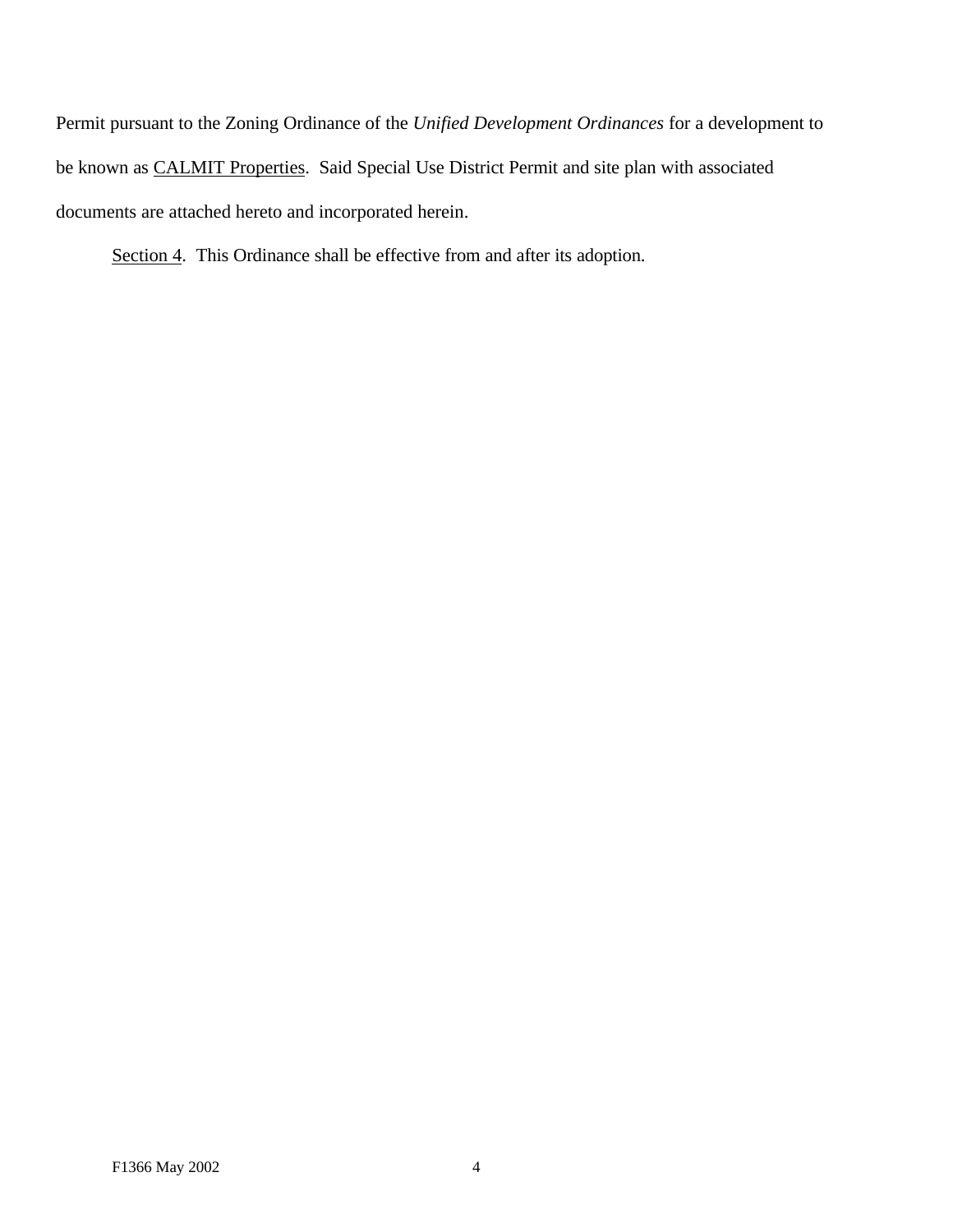## COUNTY, SPECIAL USE DISTRICT PERMIT

#### SPECIAL USE DISTRICT PERMIT

Issued by the Forsyth County Board of Commissioners

The Forsyth County Board of Commissioners issues a Special Use District Permit for the site shown on the site plan map included in this zoning petition of Billy Disher, Frances Disher, E. J. Holcomb, et al., and Dorothy Holcomb (Zoning Docket F-1366). The site shall be developed in accordance with the plan approved by the Board and bearing the inscription: "Attachment A, Special Use District Permit for RM-8-S (Residential Building, Single Family; Residential Building, Townhouse; Planned Residential Development; and Transmission Tower) - Tract One and LO-S (Museum or Art Gallery; Neighborhood Organization; Police or Fire Station; Recreation Facility, Public; Child Day Care Center; Government Offices; Medical and Surgical Offices; Offices, Miscellaneous; and Professional Office- TWO PHASE) - Tract Two, approved by the Forsyth County Board of Commissioners the \_\_\_\_\_\_\_ day of \_\_\_\_\_\_\_\_\_\_\_\_\_, 20 \_\_\_\_\_\_" and signed, provided the property is developed in accordance with requirements of the RM-8-S and LO-S zoning districts of the Zoning Ordinance of the *Unified Development Ordinances* of the County Code, the Erosion Control Ordinance, and other applicable laws, and the following conditions be met:

#### **TRACT ONE (RM-8-S)**:

#### C **PRIOR TO THE ISSUANCE OF GRADING PERMITS**

- a. Limits of grading for townhouse portion of tract shall be cordoned off in the field.
- b. Developer shall obtain a Watershed Permit from the Inspections Division.
- c. After fifty percent (50%) build out of the RM-8-S portion of the development, developer shall provide impervious surface calculations to the Erosion Control Officer as required to insure that the twenty-four percent (24%) maximum impervious cover limitation is not exceeded.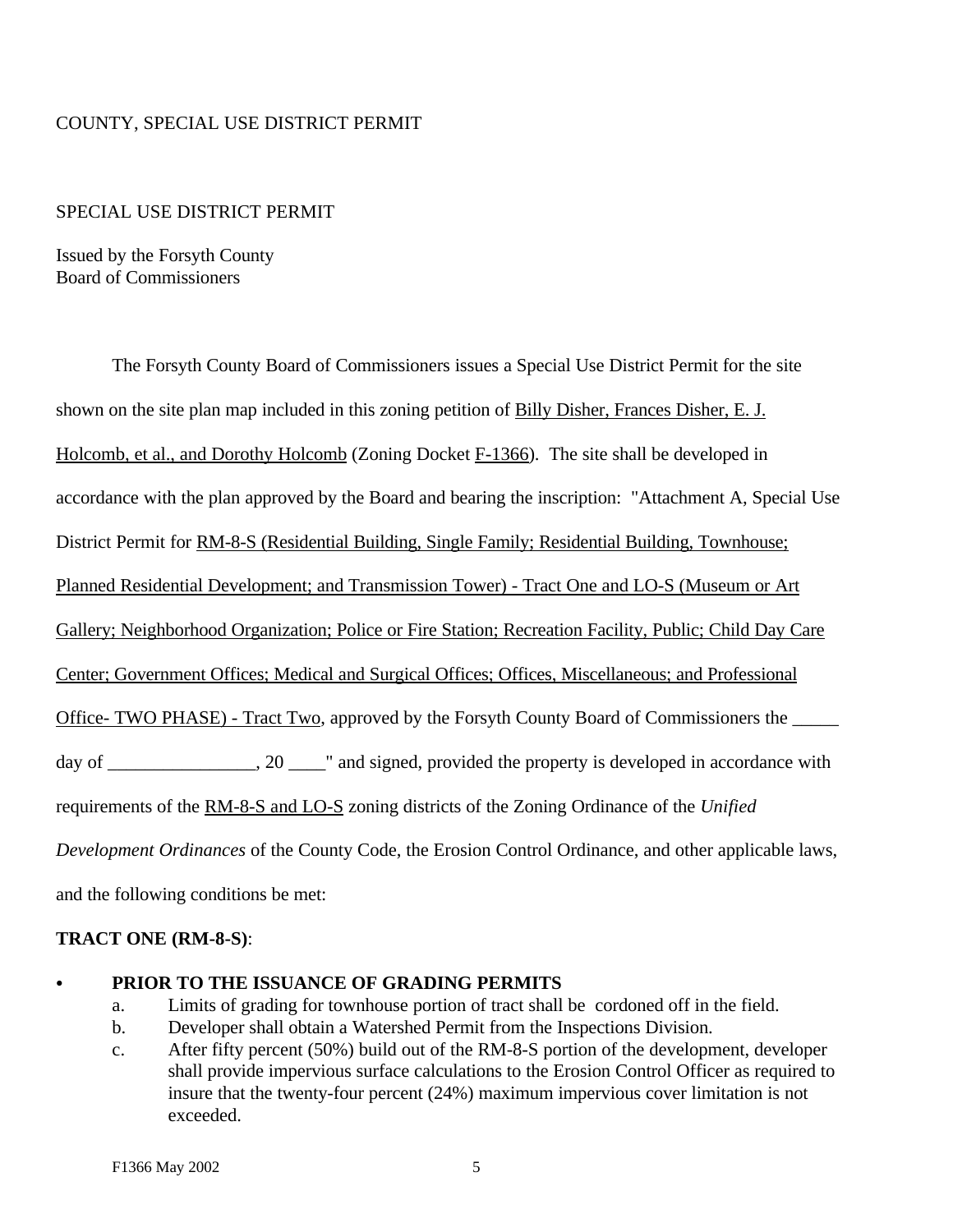## C **PRIOR TO THE ISSUANCE OF BUILDING PERMITS**

- a. Developer shall record a final plat in the office of the Register of Deeds. Final plat shall show tentative building locations and all access and utility easements for townhouse portion of property.
- b Developer shall record with the final plat, homeowner association covenants, maintenance agreements, and ownership provisions for all areas held in common ownership.
- c. Developer shall record negative access easements along all residential properties abutting Rocky Branch Road on final plat.
- d. As volunteered by the petitioner, developer to complete an application for annexation into the Town of Walkertown prior to signing of final plats.

## C **PRIOR TO THE ISSUANCE OF OCCUPANCY PERMITS**

a. Developer shall install road improvements on Rocky Branch Road, NC 66, and Poindexter Street to Town of Walkertown and/or the North Carolina Department of Transportation requirements.

## **• OTHER REQUIREMENTS**

- a. Signage for the RM-8-S single family residential portion of the project shall be limited to two (2) monument signs with a maximum height of five (5) feet and a maximum copy area of eighteen (18) square feet at the two entrances to the project on the north side of Rocky Branch Road.
- b. Signage for the RM-8-S townhouse portion of the project shall be limited to one (1) monument sign with a maximum height of five (5) feet and a maximum copy area of eighteen (18) square feet at the entrance to the project on the south side of Rocky Branch Road.

## **TRACT TWO (LO-S - TWO PHASE)**:

## **• GENERAL REQUIREMENTS**

a. The City-County Planning Board reserves the right to add any reasonable conditions to the Final Development Plans in accordance with UDO Section 6-2.2(D)(2)(b).

## C **PRIOR TO GRADING PERMITS**

a. Developer shall obtain a Watershed permit from the Inspections Division. Impervious surfaces shall not exceed twenty-four (24) percent.

## **• OTHER REQUIREMENTS**

- a. Developer shall install a minimum thirty (30) foot wide with double the type II bufferyard plantings along eastern property line of Lot 89 as shown on the approved site plan.
- b. Signage to each parcel shall be limited to one monument sign with a maximum height of five (5) feet and a maximum copy area of eighteen (18) square feet.

## **ZONING STAFF REPORT**

**DOCKET #** F-1366 **STAFF:** Glenn Simmons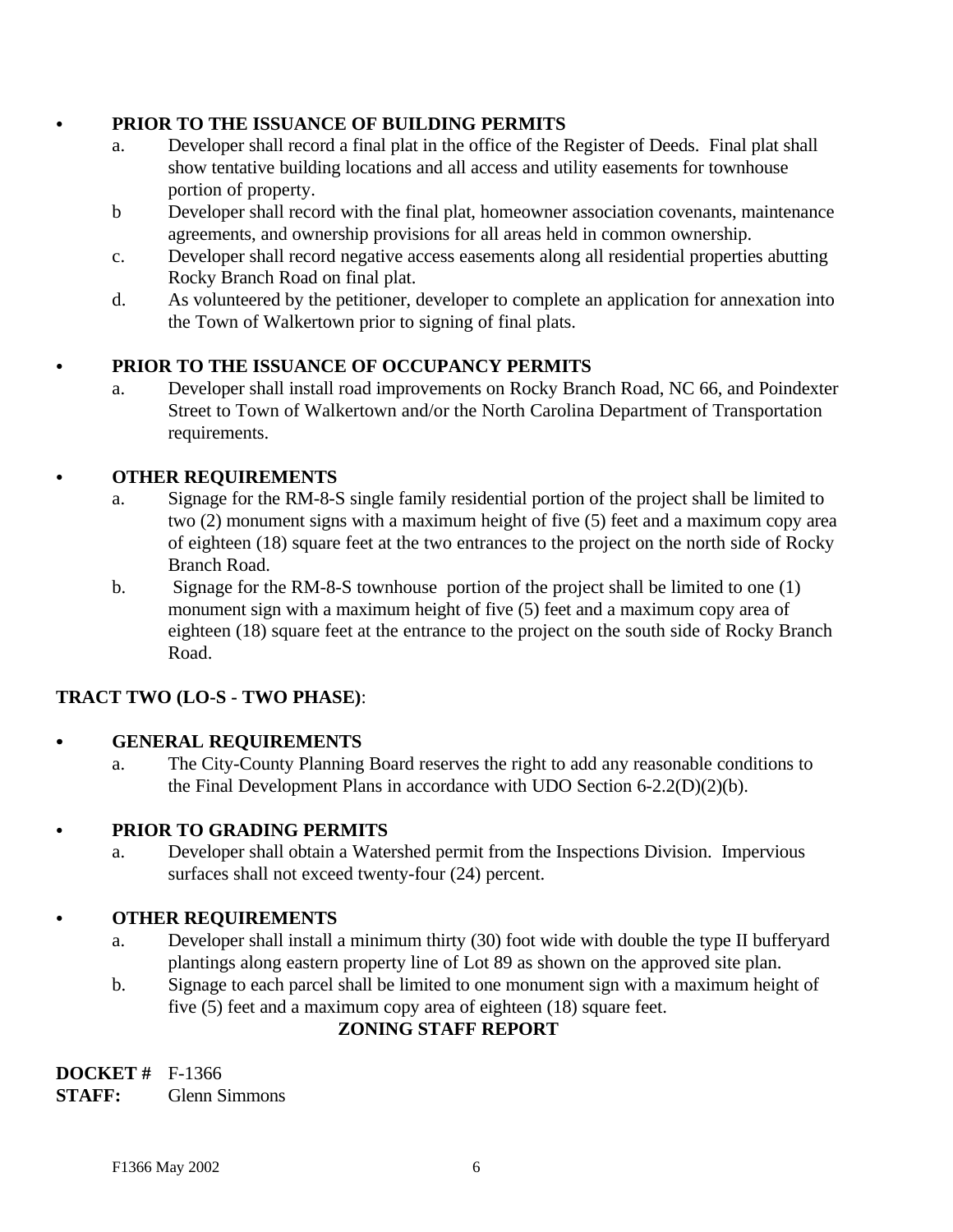Petitioner(s): E. J. Holcomb, et al., Dorothy Holcomb, Billy T. Disher and Frances Z. Disher Ownership: Same

## **REQUEST**

|            | RS-9 Residential Single Family District; minimum lot size 9,000 sf and RM-12      |
|------------|-----------------------------------------------------------------------------------|
|            | Residential Single Family District; minimum lot size 12,000 sf                    |
| Tract Two: | RS-9 Residential Single Family District; minimum lot size 9,000 sf and RM-12      |
|            | Residential Single Family District; minimum lot size 12,000 sf                    |
| Tract One: | RM-8-S Residential Multifamily District; maximum density 8 units/acre             |
|            | (Residential Building, Single Family; Residential Building Townhouse; and Planned |
|            | Residential Development; Transmission Tower)                                      |
| Tract Two: | LO-S Limited Office District (Medical or Surgical Offices; Professional Office;   |
|            | Offices, Miscellaneous; Museum or Art Gallery; Neighborhood Organization;         |
|            | Police or Fire Station; Recreation Facility, Public; Child Day Care Center; and   |
|            | Government Offices - TWO PHASE)                                                   |
|            | From: Tract One:                                                                  |

Both general and special use district zoning were discussed with the applicant(s) who decided to pursue the zoning as requested.

| Acreage: | Tract One: | 54.99 acres   |
|----------|------------|---------------|
|          | Tract Two: | $13.02$ acres |
|          | TOTAL:     | $68.01$ acres |

## **LOCATION**

Street: East and west side of Rocky Branch Road south of Old Hollow Road and west of eastern Terminus of Poindexter Street.

Jurisdiction: Forsyth County (Tract One is outside Walkertown Town Limits; Tract Two is inside Walkertown Town Limits).

## **SITE PLAN**

Proposed Use: Mixed use single family residential, townhome and offices uses. Square Footage: Tract One: 54,600 sf (townhouse units only); Tract Two: N/A (TWO PHASE). Building Height: Tract One: One and two story (townhouse units only); Tract Two: N/A. Density: Tract One: 2.38 units per acre (townhomes and single family lots); Tract Two: N/A (TWO

PHASE).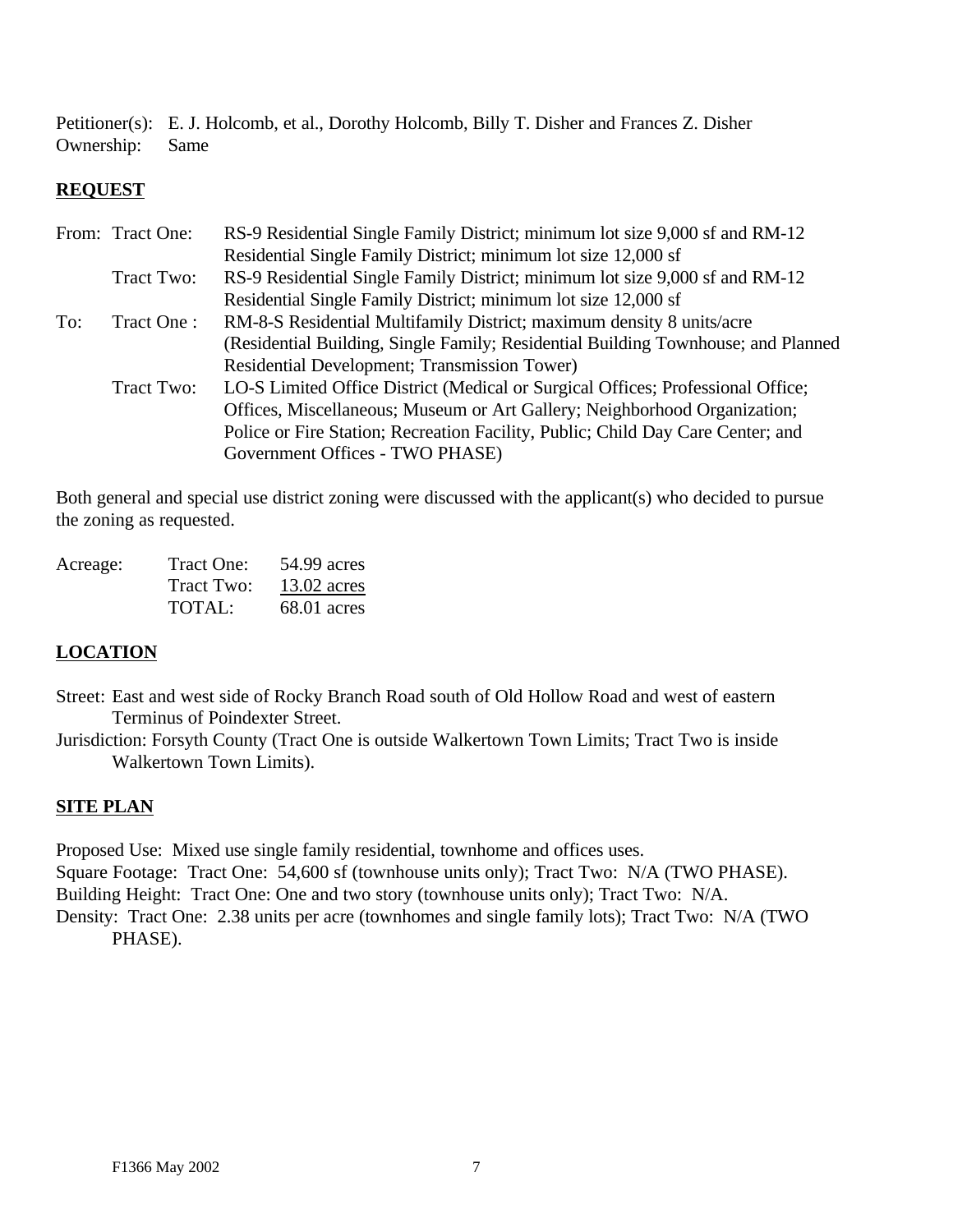Parking: Required: Tract One: Townhouse (60 spaces required @ 1.5 spaces per townhouse unit; proposed: 156 spaces); 83 lot single family component requires 166 spaces @ 2 spaces per lot. Tract Two parking is undefined as a site plan has not been submitted with the first phase of this TWO PHASE zoning request.

Bufferyard Requirements: Minimum 30 foot wide type II buffer where townhome portion of proposed RM-8-S zoning abuts RS-9, and type II buffer where proposed LO-S zoning abuts RS-9.

Vehicular Use Landscaping Standards Requirements: UDO standards apply.

## **PROPERTY SITE/IMMEDIATE AREA**

Existing Structures on Site: Existing transmission tower located on Tract One. Adjacent Uses:

| North - | Vacant and developed HB and HB-S zoned properties fronting on Old Hollow |
|---------|--------------------------------------------------------------------------|
|         | Road (NC 66).                                                            |
| East -  | Sparsely developed RS-9 zoned property adjacent to Tract One. LO-S and   |
|         | partially developed RS-9 zoned property adjacent to Tract Two.           |
| South - | Sparsely developed RS-9 zoned property adjacent to Tracts One and Two.   |
| West -  | Sparsely developed RS-9 zoned property adjacent to Tracts One.           |

## **GENERAL AREA**

Character/Maintenance: Moderately well maintained rural residential properties along Rocky Branch

Road. Moderately well maintained retail commercial properties facing Old Hollow Road. Development Pace: Slow.

## **PHYSICAL FEATURES/ENVIRONMENTAL REVIEW**

Impact on Existing Features: Moderate to substantial grading of site required to accommodate proposed new roads and building locations.

Topography: There is a substantial amount of topographic change on the subject property. A major ridge runs through the majority of the northern half of Tract One. From this ridge, the elevation decreases both to the northwest and southeast down to tributaries of Lowery Mill Creek. The southern half of Tract One is a stream valley, as is the majority of Tract Two. There is an overall change in elevation on the two (2) tracts of 102' (from an approximate elevation of 990' along the eastern border of Tract Two to an approximate elevation of 888' along the southern border of Tract One.

Streams: There are several intermittent streams and drainage swales for Lowery Mill Creek that traverse the property from southwest to northeast.

Vegetation/habitat: The subject property is currently predominately vegetated

Floodplains: None - but there are some extensive drainage swales and intermittent streams that traverse the property. Potential for nuisance flooding does exist during heavy rain events.

Wetlands: None - Walkertown Quad.

Water Supply Watershed: Property is located within the Salem Lake - WS III - Balance of Watershed. Compliance with Watershed Protection Regulations: Since the subject property is located in the balance

of the Salem Lake watershed (not located in the reservoir protection area) and is utilizing the planned residential development and nonresidential development options, 24% of the property can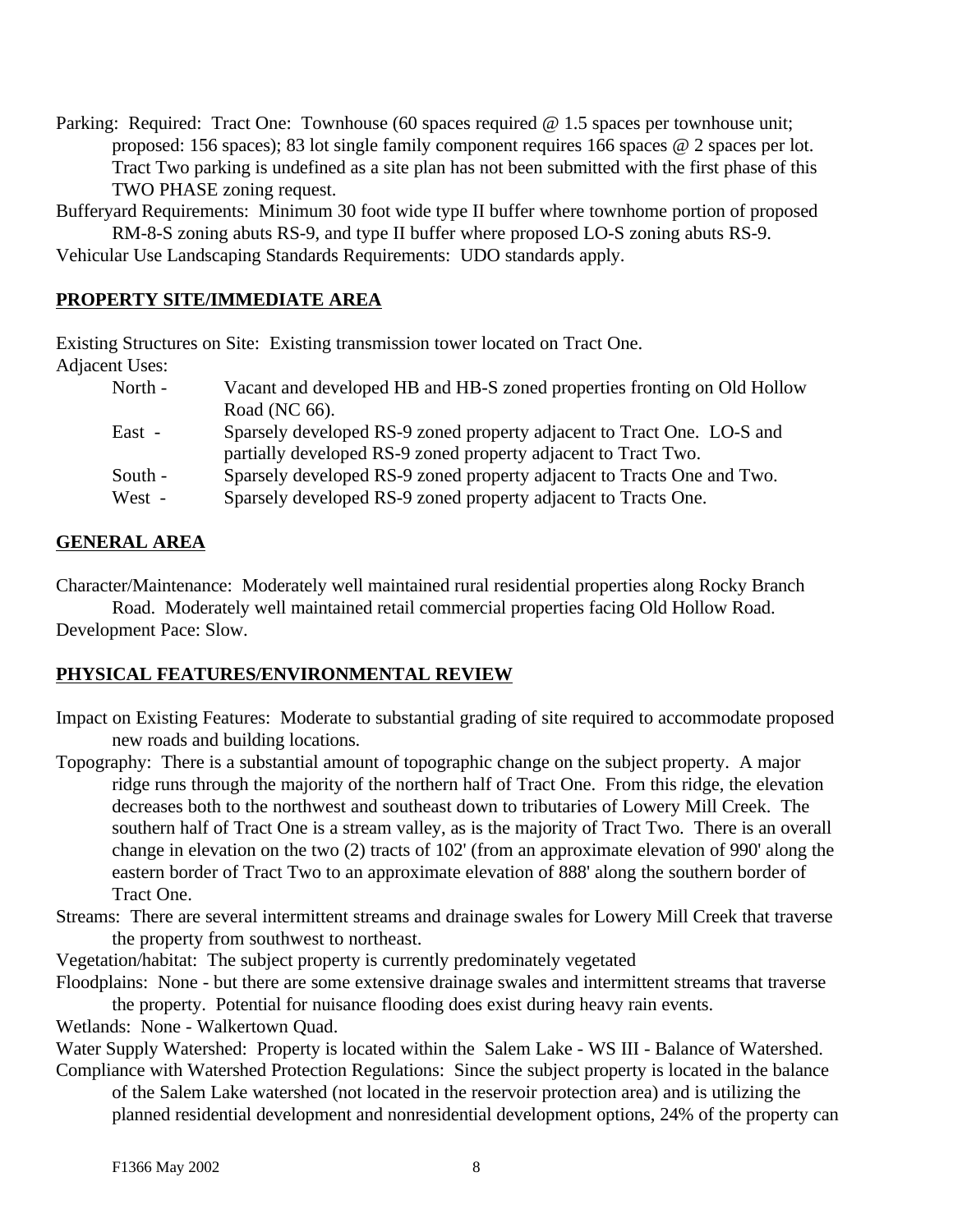be developed with impervious surfaces. In doing so, the applicant must disclose on a lot by lot basis the impervious surface allocation, minus all impervious surface within the rights-of-ways. While the applicant has not indicated the impervious surface for each lot, the calculations do indicate that they are proposing less impervious surface than the 24% permitted. The applicant may want to view the entire site as one parcel for the purposes of impervious surface allocation so that some of the approximate 120,000 surplus in the residential area can be transferred to the nonresidential area. Such an action would provide greater flexibility for potential noncommercial users while still meeting the 24% impervious surface limitation. In any event, the applicant must disclose the amount of impervious surface per lot in the nonresidential area. Additionally, in approving any permit for the residential areas of the site, the Planning Board must:

- Ensure that all areas with impervious surfaces are designed and sited to minimize stormwater runoff and limit concentrated stormwater flow; and
- Ensure that land disturbance is minimized, existing vegetated areas are retained to the maximum degree possible, and all undeveloped areas of the site will be re-vegetated to promote stormwater infiltration.

Compliance with Federal/State requirements for wetland/stream protection: Sedimentation and Erosion Control plan must be submitted and followed.

## **TRANSPORTATION**

Direct Access to Site: Rocky Branch Road and Poindexter Street.

Street Classification: Local street.

Average Daily Traffic Count/Estimated Capacity at Level of Service D (Vehicles per Day):

Trip Generation/Existing Zoning: RS-9 and RM-12

- Tract One:  $54.96 \times 43,560/9,000 = 266$  units x 9.57 (SFR Trip Rate) = 2,545 Total Trips
- Tract Two:  $[11.02 \times 43,560/9,000 = 53 \text{ units} \times 9.57 \text{ (SFR Trip Rate)} = 510] + [24 \text{ units} \times 6.63$ (Apartment Trip Rate)  $= 159$ ]  $= 669$  Total Trips

Trip Generation/Proposed Zoning: RM-8-S and LO-S

Tract One: [83 x 9.57 (SFR Trip Rate) = 794] +  $[48 \times 6.63$  (Townhome Trip Rate) = 318] = 1,112 Total Trips

- Tract Two: Traffic generation numbers for the LO-S request are not currently available due to the fact that a site plan was not submitted as part of the first phase of this two phase zoning request. Depending upon the mix of requested uses, traffic generation could vary substantially; i.e., 11 trips per 1,000 sf for office to 79 trips per 1,000 sf for Day Care Center.
- Planned Road Improvements: NCDOT recommendation to Town of Walkertown is that the existing roadbeds of Rocky Branch Road and Poindexter Road be strengthened with additional pavement depth.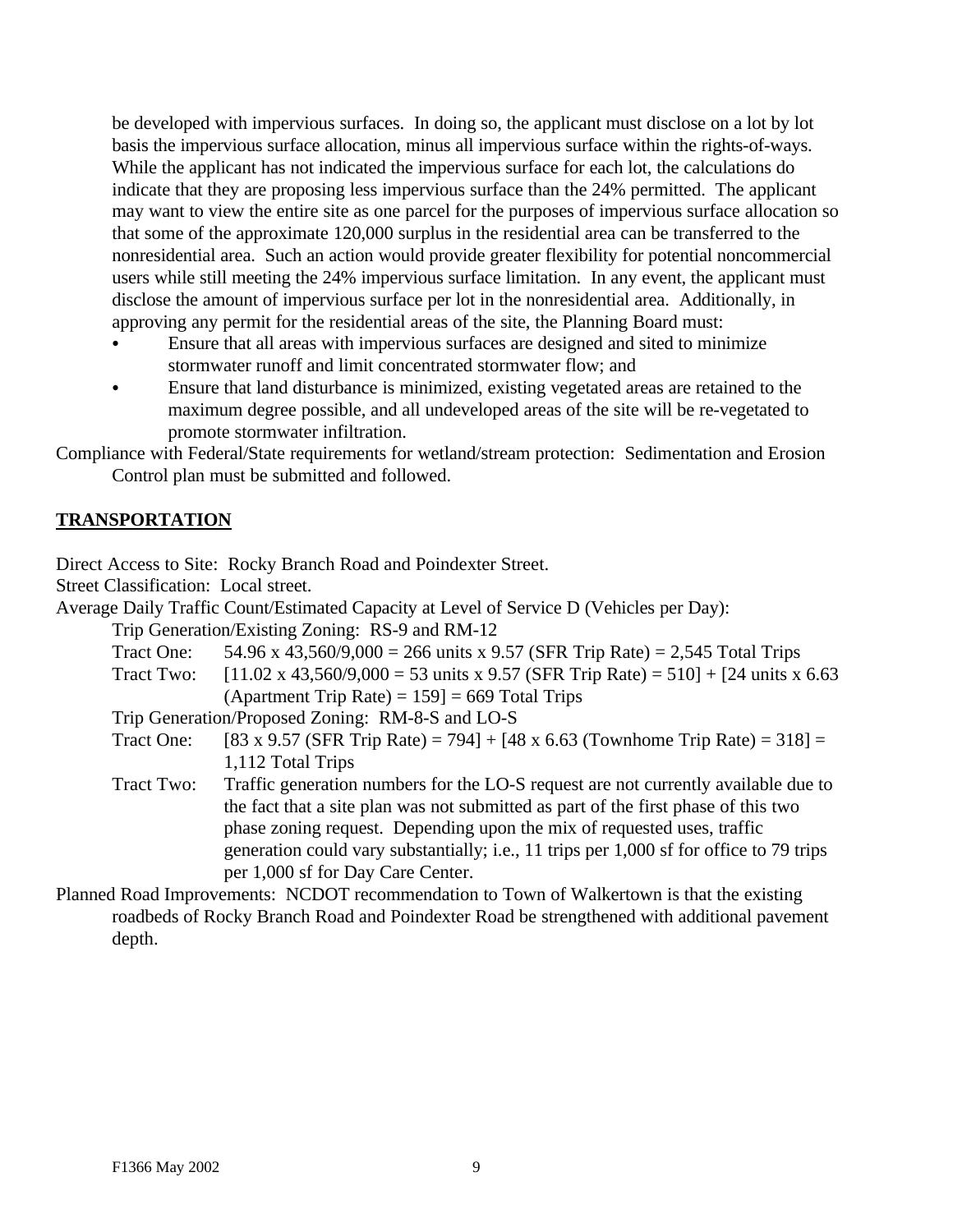- Sight Distance: Site distance adequate except at location where proposed Hanley Park Drive intersects with Rocky Branch Road. NCDOT recommends that Town of Walkertown require additional site distance provisions for lots 75 and 55.
- Interior Streets: Public streets at all locations except where private drives serve proposed townhome units.

Traffic Impact Study Recommended: None required for Tract One.

## **HISTORY**

Relevant Zoning Cases:

- 1. F-1112; RM-12 to LO-S (Medical and Surgical Offices; and other office uses); approved May 22, 1995; northwest corner of Darrow Road and Poindexter Road; 3.06 acres; Planning Board and Staff recommended approval
- 2. F-818; R-5 to R-2 (RM-12 in UDO); approved February 23, 1987; north side of Poindexter Road (western portion of this rezoning petition is part of the current LO-S zoning petition); 5.27 acres; both the Planning Board and staff recommended denial.
- 3. F-801; R-5 to B-3-S (HB-S in UDO) (Stores or shops, retail and other business uses); approved August 11, 1986; this rezoning was for the Walkertown Centre Stage Shopping Center which is located to the north of the current property fronting NC 66; 13.45 acres; both the Planning Board and staff recommended approval.
- 4. F-802; R-5 to B-3-S (HB-S in UDO) (Multiple business uses TWO PHASE); approved August 11, 1986; property is located immediately north of the LO-S portion of the subject site and surrounds the shopping center property. This was a separate petition from the shopping center request (F-801), because of different land owners and developers; 17 acres; Planning Board and staff recommended approval of this petition. Since that approval, one final development plan has been approved for Doug Jone's John Deere dealership which is located on the west side of Darrow Road. The remainder of the site is currently used as a septic drainfield.
- 5. F-803; R-5 to B-3 (HB in UDO); approved August 11, 1986; property is located on the west side of Rocky Branch Road facing NC-66 and is contiguous to the northwest corner of the RM-8-S portion of the current petition; 12.5 acres; Planning Board and staff recommended denial.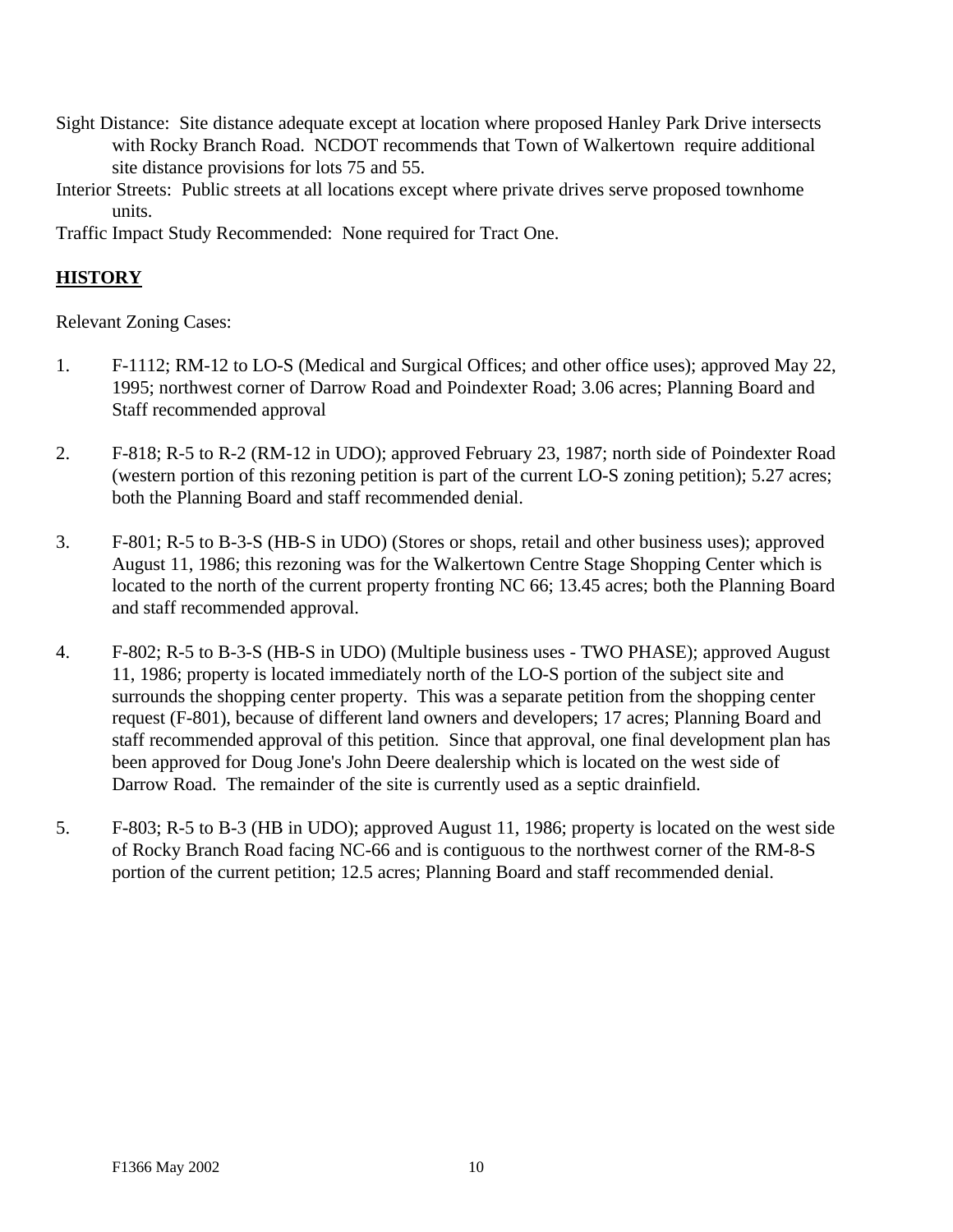## **CONFORMITY TO PLANS**

## GMP Area (*Legacy*): Suburban Neighborhoods (GMA 3).

Relevant Comprehensive Plan Recommendation(s): *Legacy* considers Suburban Neighborhoods appropriate for future urban or suburban development where much of the future residential, commercial and industrial development should occur. One of the goals of *Legacy* is to increase infill development within Suburban Neighborhoods in order to make the most efficient use of public investment in existing infrastructure. Infill development reduces pressure for development to sprawl into the rural areas of the County. *Legacy* calls for mixed use and a mix of housing types and affordability within neighborhoods. It also advocates for traditional neighborhood development.

Area Plan/Development Guide: Site is not within the boundaries of a development guide or an area plan.

## **INCORPORATED AREA COMMENTS**

Incorporated Jurisdiction: Town of Walkertown (Tract Two, LO-S portion of request). Expressed Concern: Although the Town of Walkertown has been contacted for comment, as of this writing Planning staff had not received comment.

## **ANALYSIS**

The current request consists of two zoning petitions. The largest portion of the petition is a request to rezone 54.99 acres of RS-9, and a very small portion of RM-12, to RM-8-S (Planned Residential Development) to allow for a mixture of single family homes and multifamily townhomes. An existing transmission tower currently is located on the site. The smaller portion of the petition is to rezone 13 acres from RM-12 and RS-9 to LO-S (TWO PHASE) to allow a mixture of office, child day care center, and/or other uses. The RM-8-S portion of the site lies on the west and south sides of Rocky Branch Road. 83 single family lots are proposed on the north side of the road and 48 quadraplex townhome units are proposed to the south. The LO-S portion of the petition lies on the east side of Rocky Branch Road behind an existing shopping center which faces NC 66. The LO-S zoning portion of the request is also located at the western terminus of Poindexter Street which, according to the site plan, is proposed to connect to Rocky Branch Road to the west.

Because the property is located within the Salem Lake Water Supply Watershed (WS-III), single family residential development would ordinarily be limited to a minimum lot size of 20,000 sf regardless of the current RS-9 zoning. However, the developer has chosen to use the Planned Residential Development (Planned Residential Development) provision of the UDO which will allow impervious coverages for the entire site up to 24% thereby allowing for some greater flexibility for lot layout and unit densities. If both zoning requests are approved, the UDO would allow credit for pervious coverage amounts in the RM-8- S portion of the site to be transferred to the LO-S portion of the tract provided that the total maximum impervious for both tracts does not exceed 24%. The overall density of the RM-8-S portion of the petition approximately 2.38 units per acre.

Staff notes that for either tract to be developed in accordance with the site plan, public sewer must be brought to the area. Staff understands sewerage to the area is expected within one year.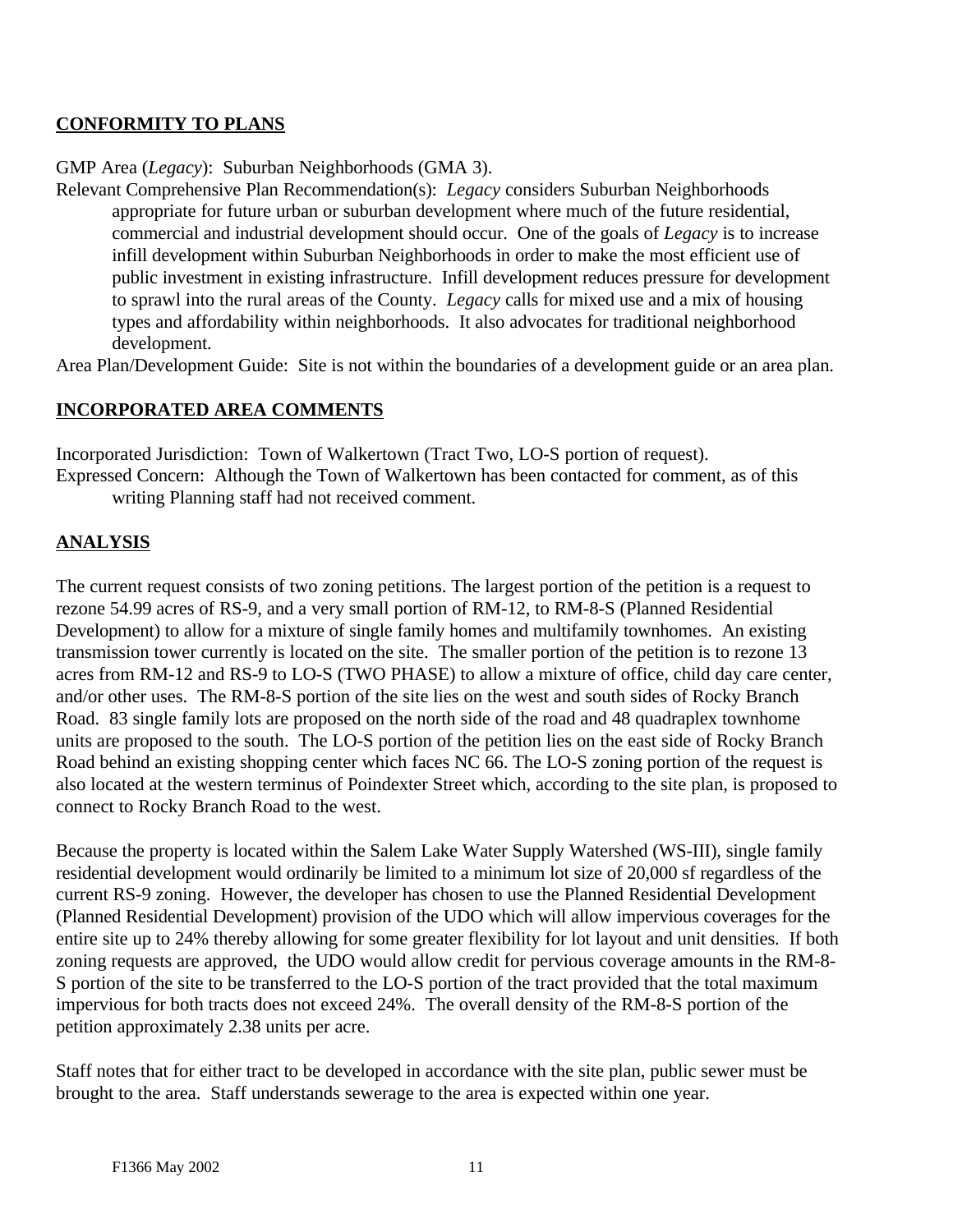Staff is generally supportive of larger scale mixed use developments, however staff is concerned that the location and layout of the proposed zoning and site plan elements is really more a loose collection of different uses than a deliberately planned mixed use development. Particularly given the uncertainty as to how sewer may effect adjacent properties, it is appropriate to consider the broader area surrounding the current site before determining how the subject 68-acre tract should develop. For example, HB-S zoned land located behind the shopping center and contiguous to the north property line of the LO-S portion of this petition, is currently being used as a septic drainfield for the commercial center. Currently zoned HB-S (TWO PHASE), this property may soon develop out with other commercial retail uses once sewer becomes available. Many internal and external street connections as well as other site plan and land use matters could be more comprehensively addressed if the current multiple use proposal were better coordinated with adjacent properties.

Of particular concern is the proposal to rezone property at the western terminus of Poindexter Street from RM-12 and RS-9 to LO-S. Three residential homes are currently located on the south side of the street which is decidedly residential in character. Although the north side of the street is zoned LO-S, it is also used as a drainfield for the LO-S medical offices which fronts Darrow Road and currently serves in its partially wooded condition as a vegetative buffer to commercial development farther north.

Additionally, staff is of the opinion that the townhouse component of the RM-8-S part of the project would be better served if it were located closer to existing and potentially new shopping along NC 66. As proposed it is located on the south side of Rocky Branch Road which is the farthest away. Although the petitioner cites topographic constraints for the location, staff believes that a physically closer relationship to the existing commercial shopping would be more in keeping with *Legacy* objectives to promote improved pedestrian connections to commercial areas. As presented, the proposed rezoning of both Tract One and Tract Two appears to be just a loose collection of uncoordinated uses rather than a deliberately planned and integrated development.

On this basis staff has recommended to the petitioner that he consider a continuance or temporary withdrawal of the current request to better coordinate his plans with adjacent commercial property owners and with staff recommendations. As of this writing, however, staff understands that the petitioner will likely move forward with the petition as submitted.

Municipal sewerage will likely be available to the area within one year. Without an opportunity to review the entire site in context with its surroundings staff believes that it would be, at best premature to recommend in favor of the petition as presented.

## **FINDINGS**

- 1. The request consists of two zoning components: 1) 54.9 acres of RM-8-S (Planned Residential Development) to allow 83 single family lots and 48 quadraplex townhome units and 2), 13 acres of LO-S (TWO PHASE) to allow multiple office, child daycare and/or other uses.
- 2. The property is located within the Salem Lake watershed with a maximum impervious surface limitation of 24%.
- 3. Both tracts must have sewer to develop as proposed on the site plan.

F1366 May 2002 12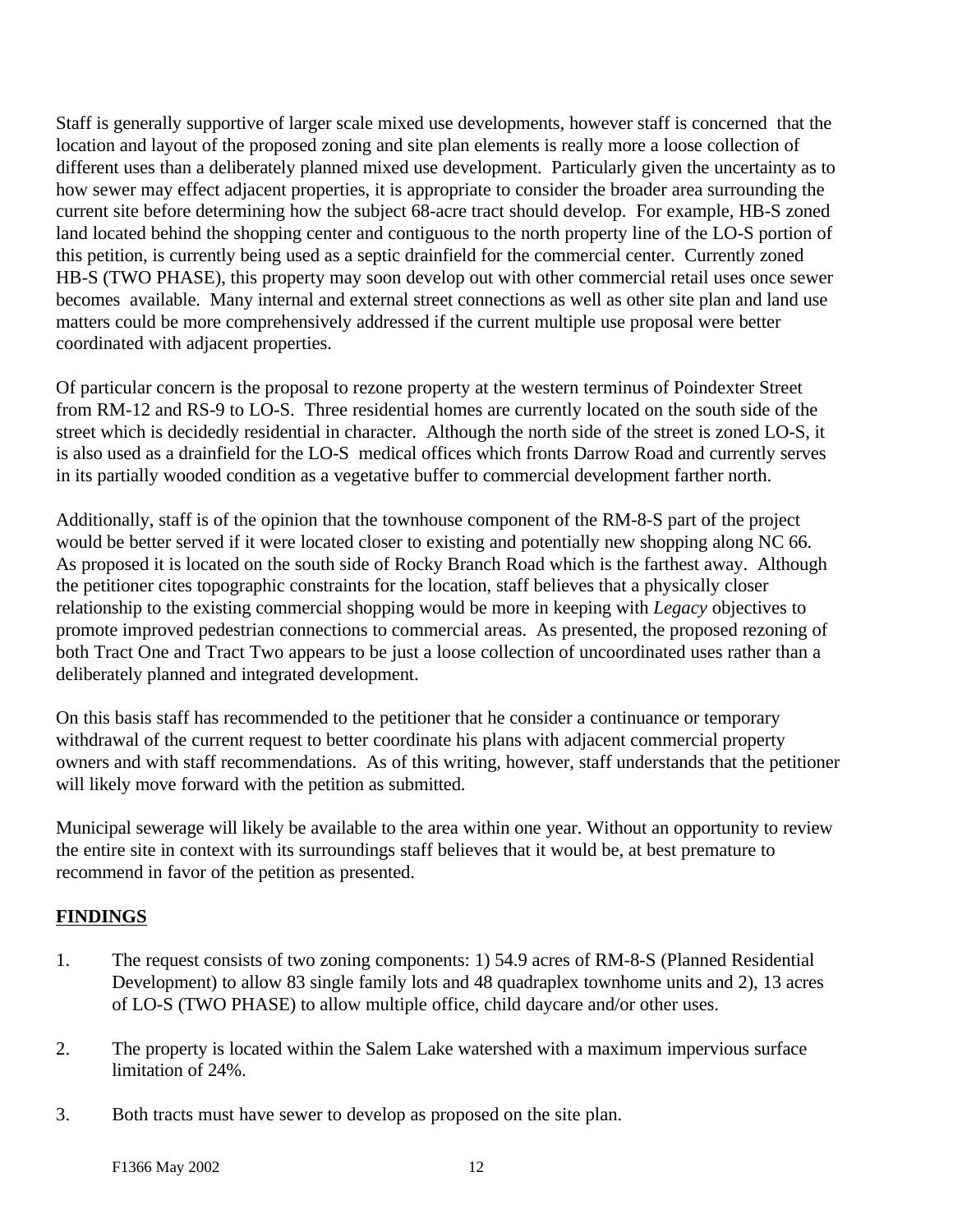- 4. Sewer to the area is likely within one year, and may allow rapid redevelopment of other tracts contiguous to the current request.
- 5. A more comprehensive approach to integrating this tract with the broader area is needed before staff can make positive recommendation on multiple uses for the current site.
- 6. Staff has specific concerns about the location and compatibility of the office and townhouse components of the current site plan and its appearance as just a loose collection of different uses than a deliberately planned development.
- 7. Staff recommends that the project be continued or temporarily withdrawn to allow for a more comprehensive study.

## **STAFF RECOMMENDATION**

Zoning: Tract One: RM-8-S **DENIAL**. Tract Two: LO-S (TWO PHASE) **DENIAL**.

Site Plan: Staff certifies that **the site plan meets all code requirements**, and recommends the following conditions:

## **TRACT ONE (RM-8-S)**:

## C **PRIOR TO THE ISSUANCE OF GRADING PERMITS**

- a. Limits of grading for townhouse portion of tract shall be cordoned off in the field.
- b. Developer shall obtain a Watershed Permit from the Inspections Division.
- c. After fifty percent (50%) build out of the RM-8-S portion of the development, developer shall provide impervious surface calculations to the Erosion Control Officer as required to insure that the twenty-four percent (24%) maximum impervious cover limitation is not exceeded.

## C **PRIOR TO THE ISSUANCE OF BUILDING PERMITS**

- a. Developer shall record a final plat in the office of the Register of Deeds. Final plat shall show tentative building locations and all access and utility easements for townhouse portion of property.
- b Developer shall record with the final plat, homeowner association covenants, maintenance agreements, and ownership provisions for all areas held in common ownership.
- c. Developer shall record negative access easements along all residential properties abutting Rocky Branch Road on final plat.
- d. As volunteered by the petitioner, developer to complete an application for annexation into the Town of Walkertown prior to signing of final plats.

## C **PRIOR TO THE ISSUANCE OF OCCUPANCY PERMITS**

a. Developer shall install road improvements on Rocky Branch Road, NC 66, and Poindexter Street to Town of Walkertown and/or the North Carolina Department of Transportation requirements.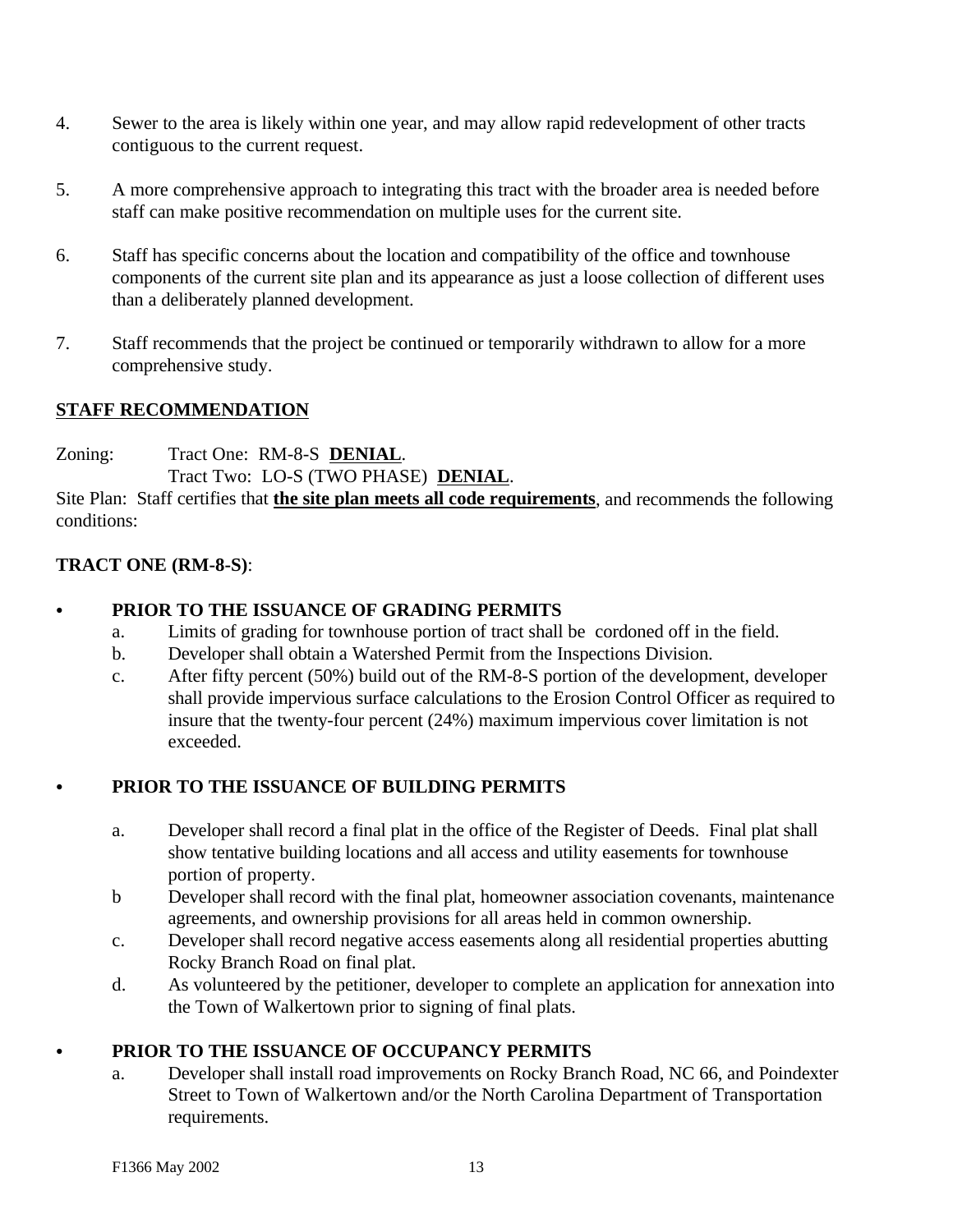## **• OTHER REQUIREMENTS**

- a. Signage for the RM-8-S single family residential portion of the project shall be limited to one (1) monument sign with a maximum height of five (5) feet and a maximum copy area of eighteen (18) square feet at the entrance to the project on the north side of Rocky Branch Road.
- b. Signage for the RM-8-S townhouse portion of the project shall be limited to one (1) monument sign with a maximum height of five (5) feet and a maximum copy area of eighteen (18) square feet at the entrance to the project on the south side of Rocky Branch Road.

## **TRACT TWO (LO-S - TWO PHASE)**:

## **• GENERAL REQUIREMENTS**

a.. The City-County Planning Board reserves the right to add any reasonable conditions to the Final Development Plans in accordance with UDO Section 6-2.2(D)(2)(b).

## C **PRIOR TO GRADING PERMITS**

a. Developer shall obtain a Watershed permit from the Inspections Division. Impervious surfaces shall not exceed twenty-four (24) percent.

#### **• OTHER REQUIREMENTS**

- a. Developer shall install a minimum thirty (30) foot wide with double the Type II bufferyard plantings.
- b. Signage to each parcel shall be limited to one monument sign with a maximum height of five (5) feet and a maximum copy area of eighteen (18) square feet.

## **PUBLIC HEARING**

Tract One: from RS-9 and RM-12 to RM-8-S (Residential Building, Single Family; Residential Building, Townhouse; and Transmission Tower): property is located on the north and south sides of Rocky Branch Road west of Poindexter Street (Zoning Docket F-1366).

> Tract Two: from RS-9 and RM-12 to LO-S (Museum or Art Gallery; Neighborhood Organization; Police or Fire Station; Recreation Facility, Public; Child Day Care Center; Governmental Offices; Medical and Surgical Offices; Offices, Miscellaneous; Professional Office); property is located on the east side of Rocky Branch Road and at the western terminus of Poindexter Street (Zoning Docket F-1366).

Glenn Simmons presented the staff report.

#### **PUBLIC HEARING**

 $FOR:$ 

Allen Bennett, 116 S. Cherry St. Kernersville, NC 27284

Staff suggested waiting until plans are in place for sewer and water. However, you have to take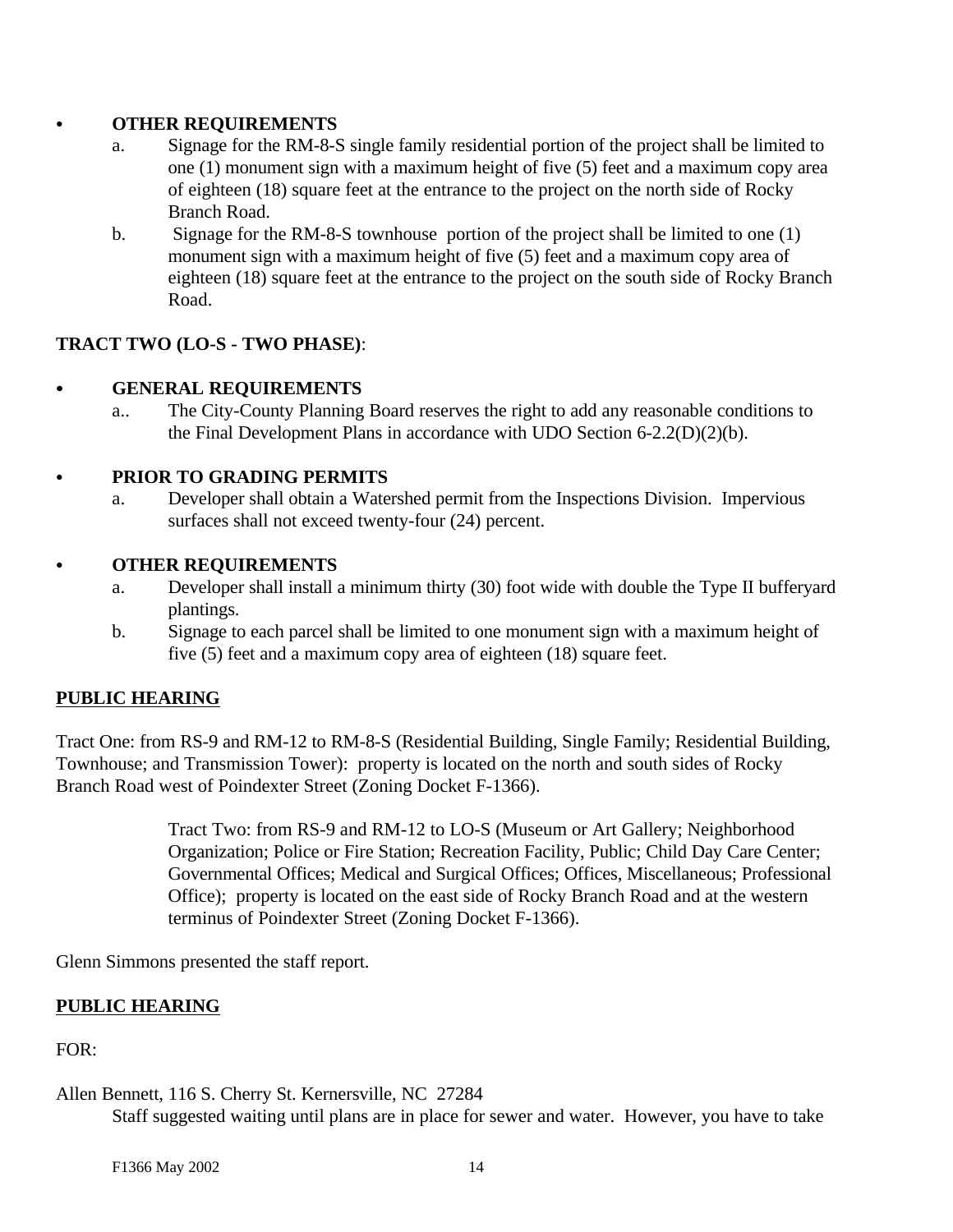plans as they come along.

This won't lend itself to residential when you put another street through here as proposed.

- The topography on the townhome portion of this property is severe. If single family units were placed here, it would require much more severe grading and removal of considerably more vegetation.
- The developers looked at changing the plan, but feel this is a better plan because it requires less grading and less removal of vegetation.
- In staff recommendations, we ask for two signs for the single family portion because the two streets that enter this portion will house different types of houses.
- We have no problem doing the stub street and would support making that portion of the street public, but request the rest of the street be private and maintained by the homeowners association.

Tom Southern, Mayor of Walkertown, 5180 New Street, Walkertown, NC 27050

## I appreciate staff.

- We've lost a lot of residents of Walkertown who wanted to be free of the yard work and maintenance and we didn't have townhome style housing for them. We feel this will provide housing so we'll keep some of those residents. However, these are primarily older people who won't walk far with groceries, etc, so the location of the townhouses is appropriate for our needs.
- It would be nice to have houses which will help us financially by having higher property values and hence higher taxes. However, we're glad to have houses which will also attract young adults who are just starting out.

When Walkertown incorporated, we didn't annex undeveloped land.

#### AGAINST: None

## **WORK SESSION**

MOTION: Arnold King moved for approval of the zoning map amendment. SECOND: Philip Doyle VOTE:

FOR: Avant, Bost, Clark , Doyle, Folan, King, Norwood, Powell AGAINST: None EXCUSED: None

SITE PLAN MOTION: Arnold King certified that the site plan meets all code requirements and recommends staff conditions. SECOND: Kerry Avant VOTE:

FOR: Avant, Bost, Clark , Doyle, Folan, King, Norwood, Powell AGAINST: None EXCUSED: None